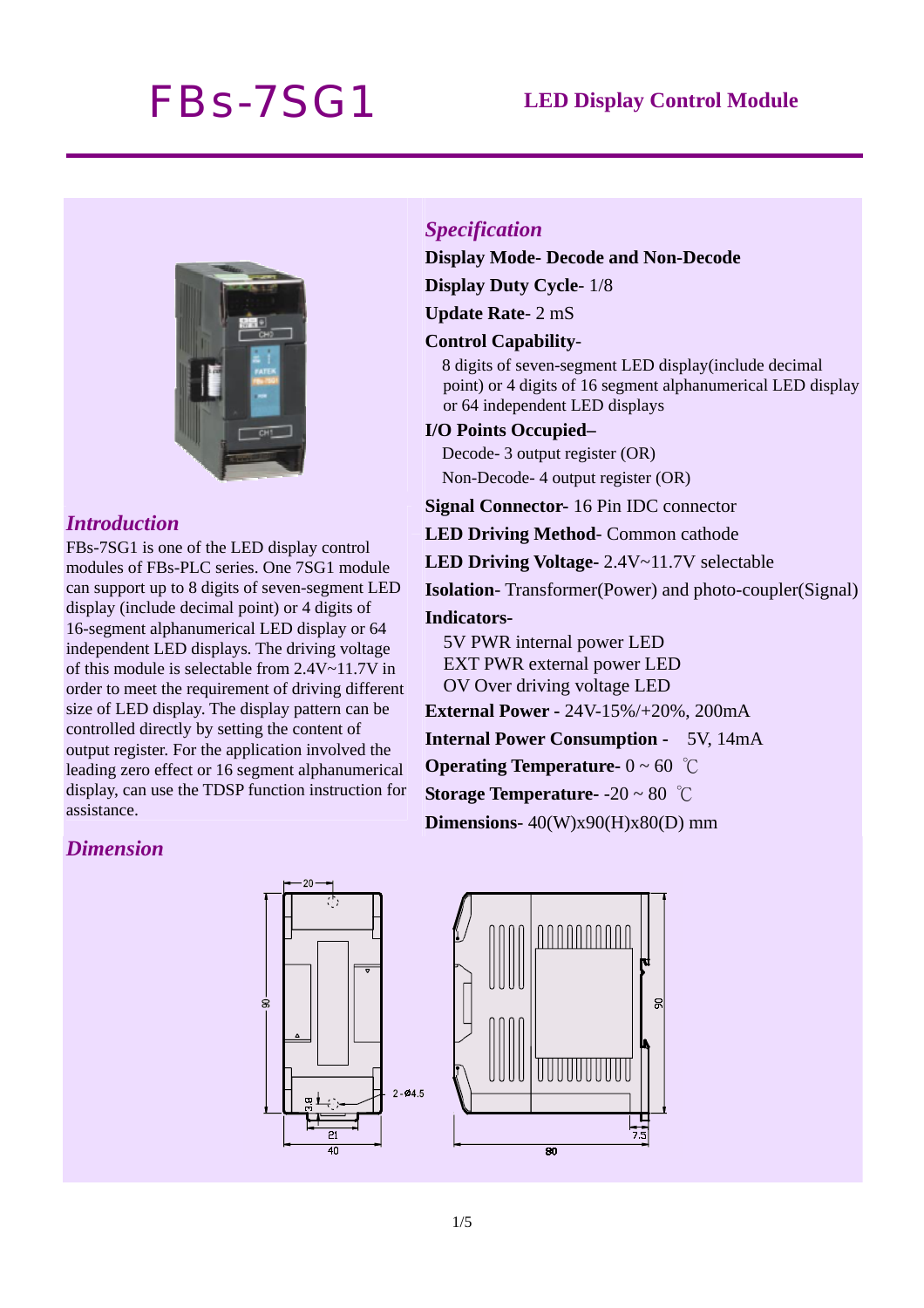# *Signal of Connector*

*Display Connector*

| Pin | <b>Signal Name</b> | Pin            | <b>Signal Name</b> |  |  |
|-----|--------------------|----------------|--------------------|--|--|
|     | DIG <sub>0</sub>   | $\overline{2}$ | DIG1               |  |  |
| 3   | DIG <sub>2</sub>   |                | DIG <sub>3</sub>   |  |  |
| 5   | DIG4               | 6              | DIG5               |  |  |
| 7   | DIG <sub>6</sub>   | 8              | DIG7               |  |  |
| 9   | A/D0               | 10             | B/D1               |  |  |
| 11  | C/D2               | 12             | D/D3               |  |  |
| 13  | E/D4               | 14             | F/D5               |  |  |
| 15  | G/D6               | 16             | P/D7               |  |  |

While operation, the 64 segment outputs of LED will be multiplexed into the A/D0~P/D7 lines. The DIG0~DIG7 signals are low active output (Sink or NPN) for digit selection.

#### *External Power Connector*

This is a 3-pin euro connector and used for external 24V power connection.



# *Display Control*

The segment output of display is controlled by the contents of output registers. The relation between segment output and the output register depends on the working mode of display module.

### *Non-Decode Mode*

Under this working mode, there are 4 output registers used for the control of 64 segments. Each segment is controlled by one corresponding bit. When the bit is on, the LED is lit. The mapping of output register and segment is shown at below. In the following table, OR stands for the first output register allocated for this display control module.

| <b>Output Register</b> | $D15-D8$    | $D7-D0$       |  |  |  |
|------------------------|-------------|---------------|--|--|--|
| $OR+0$                 | SEG15~SEG8  | SEG7~SEG0     |  |  |  |
| $OR+1$                 | SEG31~SEG24 | $SEG23-SEG16$ |  |  |  |
| $OR+2$                 | SEG47~SEG40 | SEG39~SEG32   |  |  |  |
| $OR+3$                 | SEG63~SEG56 | SEG63~SEG48   |  |  |  |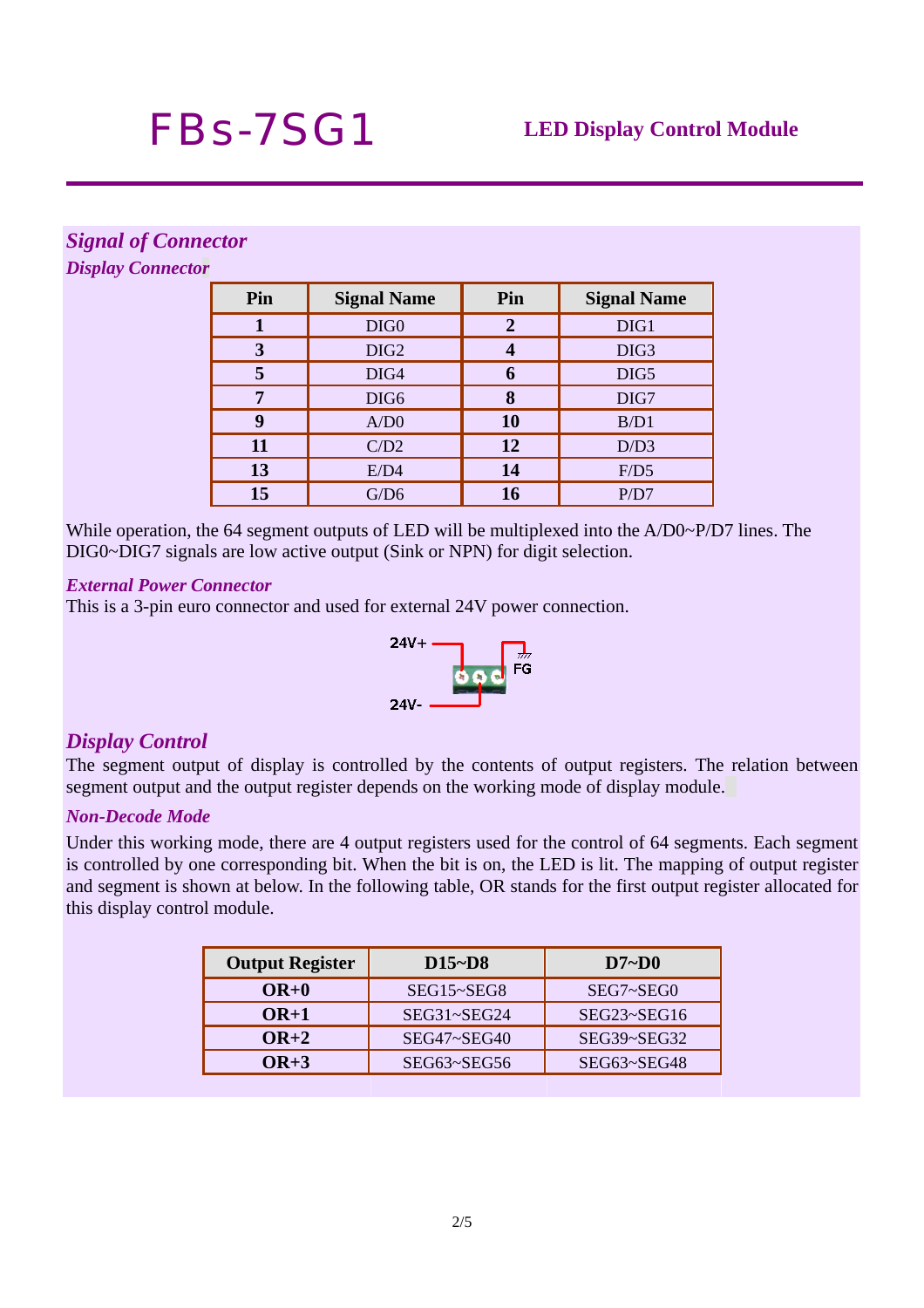# *Segment of Display module*

In order to ease the application of 7SG display module, The FBs-PLC series provides different size of seven segment (for pure digit number) and 16 segment(for alphanumerical) LED display module for user selection. The segment mapping of each type of displays are described at below.

# *The segment mapping of seven-segment display*



The driving signal of right most digit of display board is mapped to SEG0~SEG7 segment output and the next digit is SEG8~SEG15 while the left most one digit is SEG63~SEG56. One 7SG1 module can control 8 digits of seven-segment display.

*The mapping of 16-segment display* 



The D0~D15 of right most digit of alphanumerical display board is mapped to SEG0~SEG15 while the D0~D15 of the left most digit is mapped to SEG63~SEG48. One 7SG1 module can control 4 digits of 16-segment display.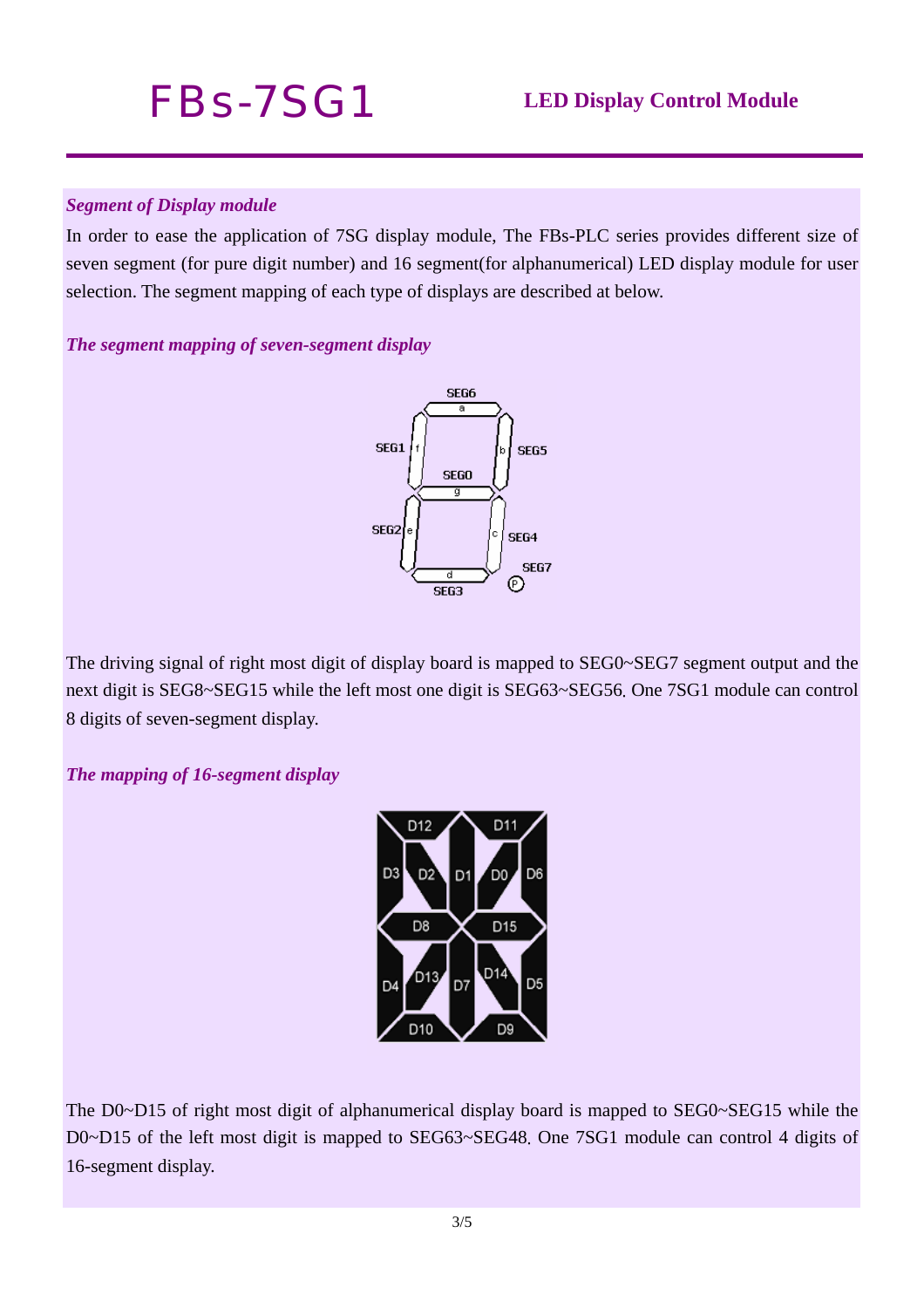#### *Decoded Mode*

Under this working mode, there are 2 output registers assigned for the control of 8 digits. Each digit is controlled by four corresponding bit. Besides, there is one register assigned for the control of decimal point. Each decimal point is controlled by one corresponding bit. The mapping of output register, digit and decimal point is depicted at below, where OR represent the first output register allocated for the display module.

| <b>Output Register</b> | D15~D12   D11~D8 |                  | $D7-D4$          | $D3-D0$          |  |  |  |
|------------------------|------------------|------------------|------------------|------------------|--|--|--|
| $OR+0$                 | Not used         |                  | P7~P             |                  |  |  |  |
| $OR+1$                 | DIG <sub>3</sub> | DIG <sub>2</sub> | DIG1             | DIG <sub>0</sub> |  |  |  |
| $\mathbf{OR} + 2$      | DIG7             | DIG6             | DIG <sub>5</sub> | DIG4             |  |  |  |

The first output register controls the decimal point display. If the bit is on, the corresponding decimal point will be lit. The second to third output register control the 8 digits of seven-segment display. Each digit is controlled by 4 bits.

*The seven-segment display pattern* 

| Nibble value   |               | Seven-segment                |                | dark $(0)$ lit $(1)$ |                  |                |                  |                | pattern        |                                       |
|----------------|---------------|------------------------------|----------------|----------------------|------------------|----------------|------------------|----------------|----------------|---------------------------------------|
| Hex            | <b>Binary</b> | structure                    | $\mathbf{a}$   | $\mathbf b$          | $\mathbf{c}$     | $\mathbf d$    | e                | $\mathbf f$    | g              |                                       |
| $\overline{0}$ | 0000          |                              | $\mathbf{1}$   | $\mathbf{1}$         | $\mathbf{1}$     | $\mathbf{1}$   | $\mathbf{1}$     | $\mathbf{1}$   | $\overline{0}$ | 0                                     |
| $\mathbf{1}$   | 0001          |                              | $\overline{0}$ | $\mathbf{1}$         | $\mathbf{1}$     | $\overline{0}$ | $\overline{0}$   | $\overline{0}$ | $\overline{0}$ | $\sqrt{\phantom{a}}$                  |
| $\overline{2}$ | 0010          |                              | $\mathbf{1}$   | $\mathbf{1}$         | $\overline{0}$   | $\mathbf{1}$   | $\mathbf{1}$     | $\overline{0}$ | $\mathbf{1}$   | $\overline{\mathbb{C}}$               |
| 3              | 0011          |                              | $\mathbf{1}$   | $\mathbf{1}$         | $\mathbf{1}$     | $\mathbf{1}$   | $\boldsymbol{0}$ | $\overline{0}$ | $\mathbf{1}$   | $\begin{array}{c} \hline \end{array}$ |
| $\overline{4}$ | 0100          |                              | $\overline{0}$ | $\mathbf{1}$         | $\mathbf{1}$     | $\overline{0}$ | $\overline{0}$   | $\mathbf{1}$   | $\mathbf{1}$   | $\overline{\mathcal{L}}$              |
| $\mathfrak{S}$ | 0101          |                              | $\mathbf{1}$   | $\overline{0}$       | $\mathbf{1}$     | $\mathbf{1}$   | $\overline{0}$   | $\mathbf{1}$   | $\mathbf{1}$   | $\overline{\mathbb{S}}$               |
| 6              | 0110          |                              | $\mathbf{1}$   | $\boldsymbol{0}$     | $\mathbf{1}$     | $\mathbf{1}$   | $\mathbf{1}$     | $\mathbf{1}$   | $\mathbf{1}$   | 6                                     |
| $\tau$         | 0111          | a                            | $\mathbf{1}$   | $\mathbf{1}$         | $\mathbf{1}$     | $\overline{0}$ | $\boldsymbol{0}$ | $\mathbf{1}$   | $\overline{0}$ | $\Box$                                |
| $8\,$          | 1000          | b,<br>g                      | $\mathbf{1}$   | $\mathbf{1}$         | $\mathbf{1}$     | $\mathbf{1}$   | $\mathbf{1}$     | $\mathbf{1}$   | $\mathbf{1}$   | 8                                     |
| 9              | 1001          | $\mathsf{e}$<br>$\mathbf{c}$ | $\mathbf{1}$   | $\mathbf{1}$         | $\mathbf{1}$     | $\mathbf{1}$   | $\overline{0}$   | $\mathbf{1}$   | $\mathbf{1}$   | $\overline{9}$                        |
| $\mathbf{A}$   | 1010          | d<br>$^{\circ}$              | $\overline{0}$ | $\overline{0}$       | $\overline{0}$   | $\overline{0}$ | $\mathbf{0}$     | $\overline{0}$ | $\mathbf{1}$   | $\qquad \qquad \blacksquare$          |
| $\, {\bf B}$   | 1011          |                              | $\mathbf{1}$   | $\overline{0}$       | $\overline{0}$   | $\mathbf{1}$   | $\mathbf{1}$     | $\mathbf{1}$   | $\mathbf{1}$   | E                                     |
| $\mathsf{C}$   | 1100          |                              | $\overline{0}$ | $\mathbf{1}$         | $\mathbf{1}$     | $\overline{0}$ | $\mathbf{1}$     | $\mathbf{1}$   | $\mathbf{1}$   | H                                     |
| D              | 1101          |                              | $\overline{0}$ | $\overline{0}$       | $\overline{0}$   | $\mathbf{1}$   | $\mathbf{1}$     | $\overline{0}$ | $\mathbf{1}$   | Ē                                     |
| ${\bf E}$      | 1110          |                              | $\overline{0}$ | $\boldsymbol{0}$     | $\boldsymbol{0}$ | $\mathbf{1}$   | $\mathbf{1}$     | $\mathbf{1}$   | $\mathbf{1}$   | E                                     |
| $\mathbf{F}$   | 1111          |                              | $\overline{0}$ | $\boldsymbol{0}$     | $\boldsymbol{0}$ | $\overline{0}$ | $\overline{0}$   | $\overline{0}$ | $\overline{0}$ |                                       |